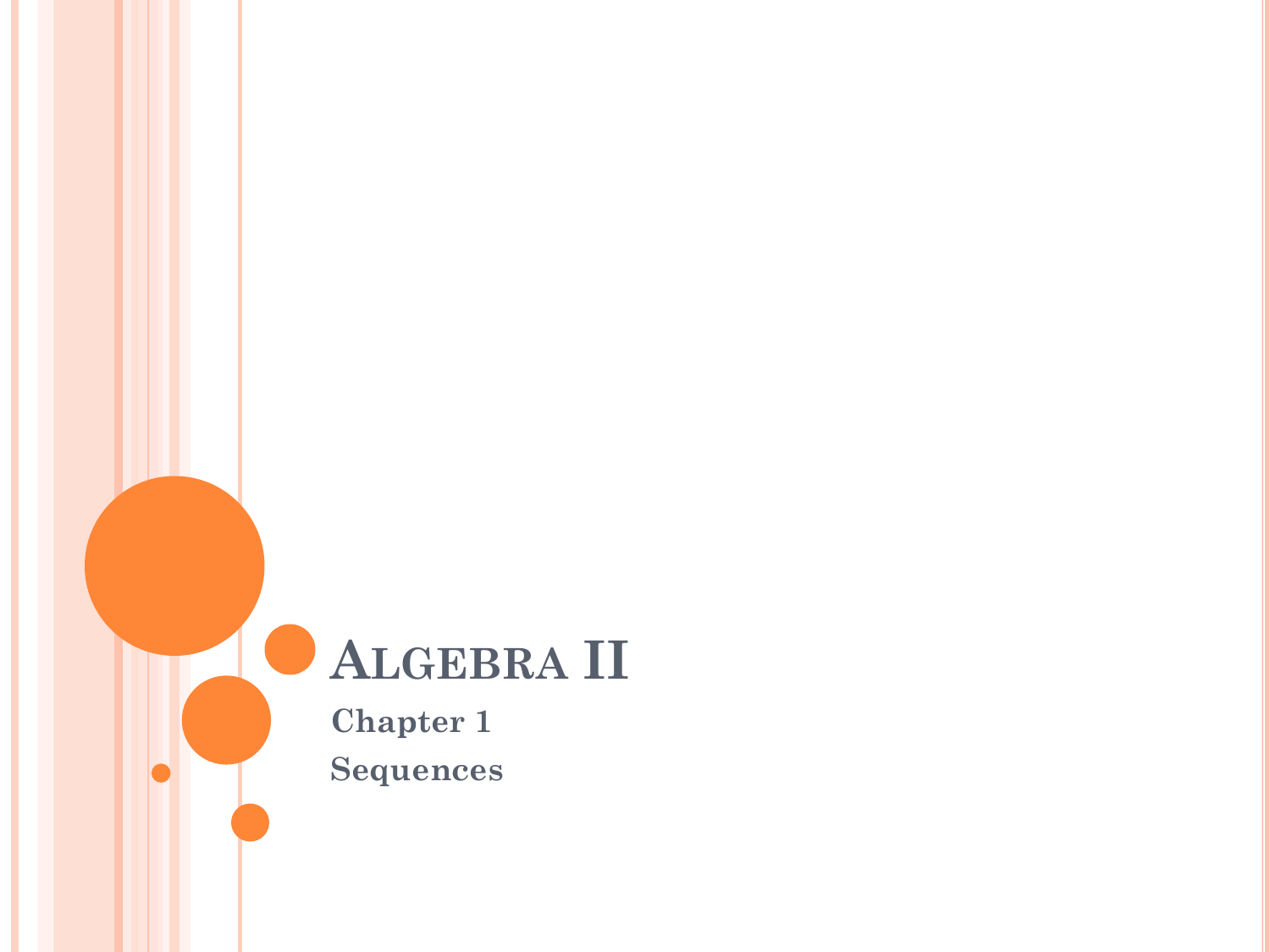## REFRESH YOUR SKILLS

- $1a$ ) Difference = 20  $Ratio = 1.2$
- 1*b*) Difference = 3
	- Ratio  $\approx 1.06$
- $1c$ ) Difference =  $-60$ 
	- $Ratio = 0.70$
- $1d$ ) Difference =  $-3$ 
	- $Ratio = 0.75$
- $2a)$  *iv*
- 2*b*) *iii*
- $2c$ ) *i*
- $2d$ ) *ii*

 $3a) 20(1+0.15) = 23$ 4) \$24,300  $3c)$  300 $(1-0.18) = 246$  $3d)$  40 $(1-0.30) = 28$  $3b) 60(1+0.20) = 72$  $3e$ )  $110 + 20 = 130$  $3f$ )  $250 - 40 = 210$ 5) \$258 6 ) add 2 *a* 6 ) Multiply by 3 *b*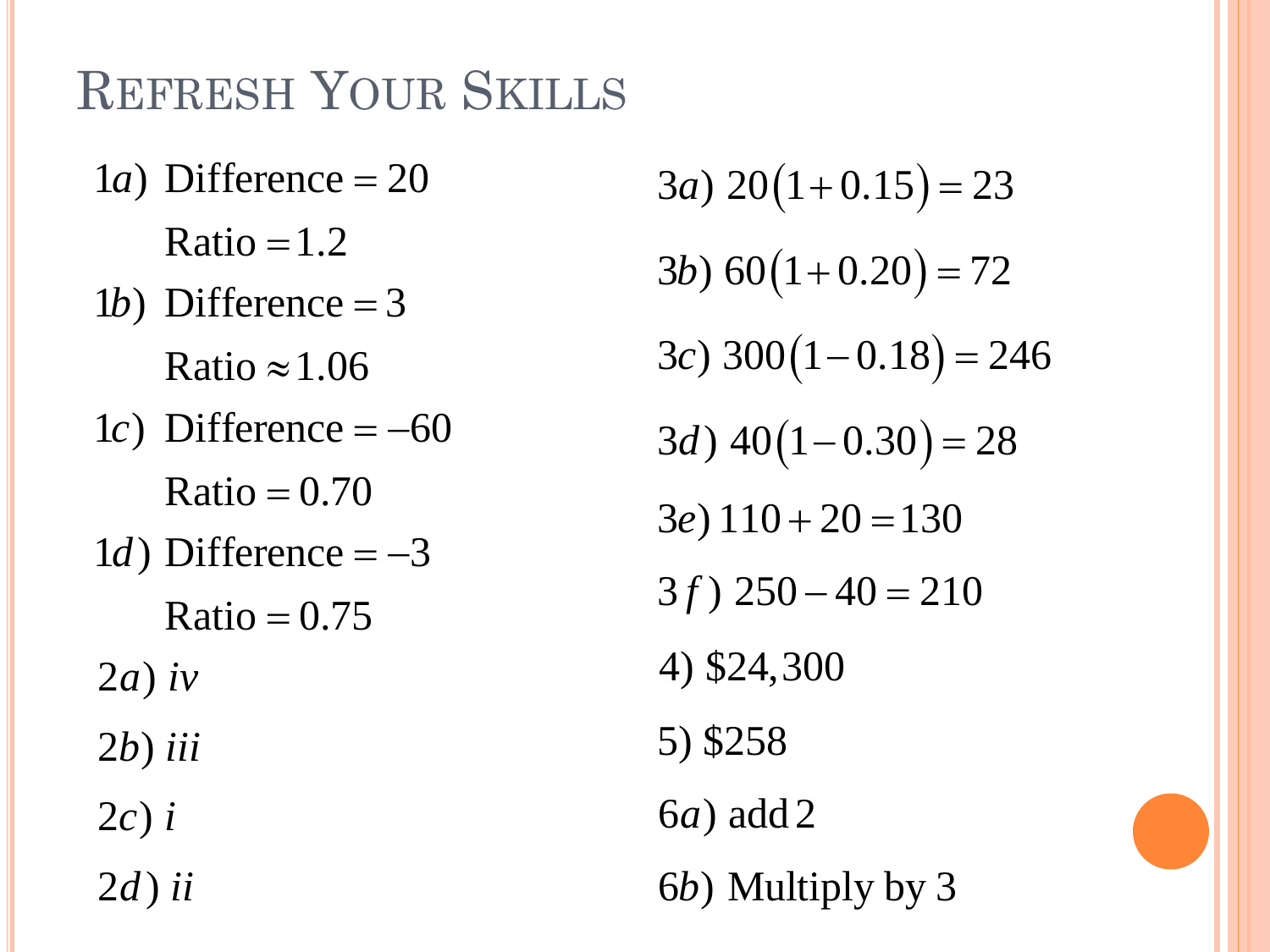#### **SECTION 1.1A RECURSIVELY DEFINED SEQUENCES**

 $1a)$  iv  $1b)$  ii 4)  $\begin{cases} u_1 = 6 \\ u = u_1 + 3.2; n \ge 2 \end{cases}$ ;  $u_{10} = 34.8$  $1d$ ) iii  $1c)$  i  $(2a) -18, -13.7, -9.4, -5.1$ arithmetic;  $d = 4.3$ 5a)  $\begin{cases} u_1 = 2 \\ u = u_1 + 4; n \ge 2 \end{cases}$ ;  $u_{15} = 58$  $2b)$  47, 44, 41, 38  $arithmetic$ ;  $d = -3$ 5b)  $\begin{cases} u_1 = 0.4 \\ u = 0.1u \end{cases}$  :  $n \ge 2$  ;  $u_{10} = 0.00000000004$  $2c)$  20, 26, 32, 38  $arithmetic$ ;  $d = 6$  $2d$ ) 32, 48, 72, 108  $5c$ )  $\begin{cases} u_1 = -2 \\ u_2 = u_2 - 6; n \ge 2 \end{cases}$ ;  $u_{30} = -176$ geometric;  $r = 1.5$ 3)  $\begin{cases} u_1 = 40 \\ u_n = u_{n-1} - 3.45; n \ge 2 \end{cases}$ 5d)  $\begin{cases} u_1 = -6.24 \\ u_n = u_{n-1} + 2.21; n \ge 2 \end{cases}$ ;  $u_{20} = 35.75$  $u_5 = 26.2; u_9 = 12.4$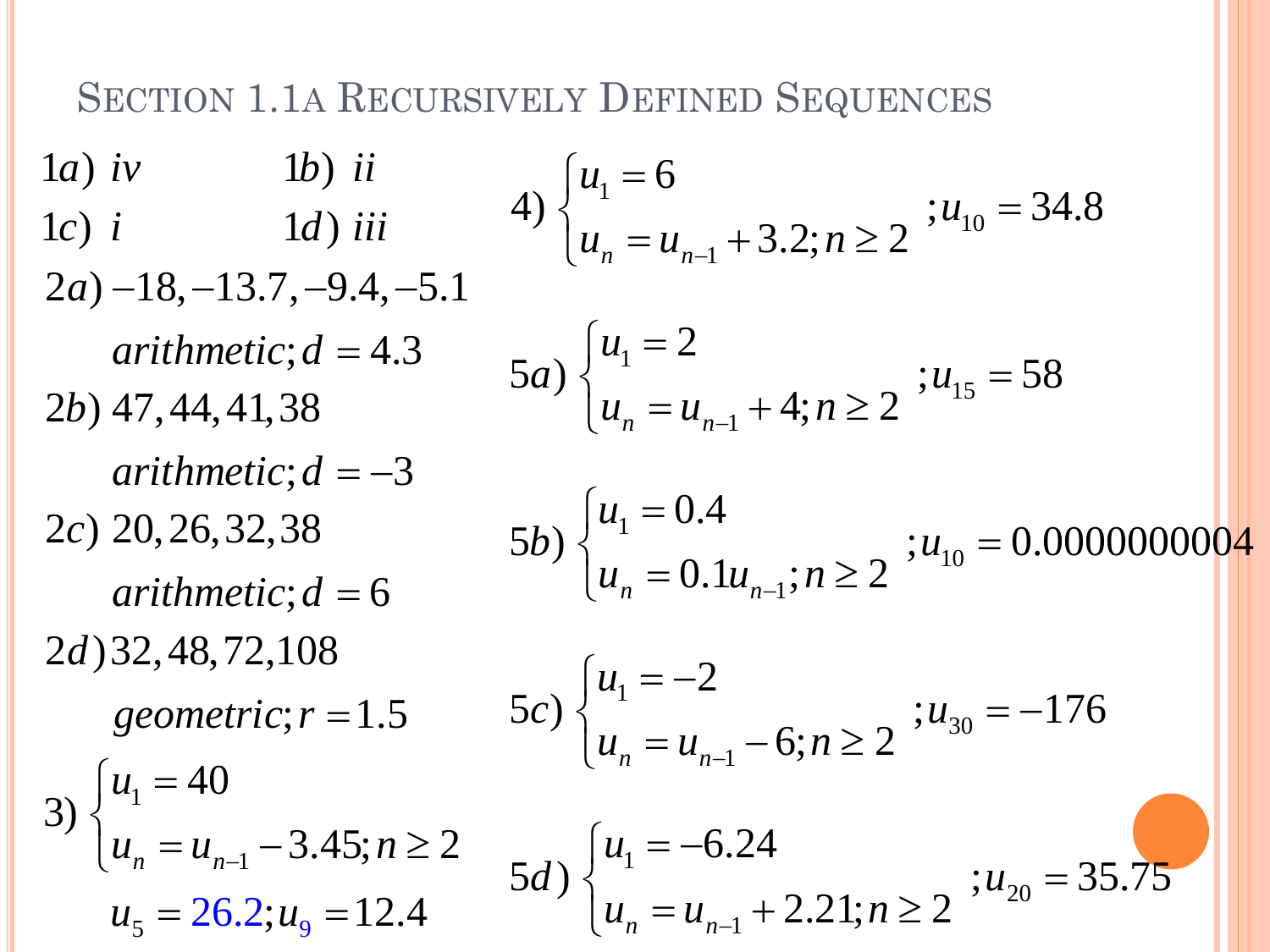#### SECTION 1.1B RECURSIVELY DEFINED SEQUENCES

6) 
$$
\begin{cases} u_1 = 4 \\ u_n = u_{n-1} + 5; n \ge 2 \end{cases}
$$
;  $u_{46} = 229$  7) 
$$
\begin{cases} u_1 = 4 \\ u_n = u_{n-1} + 6; n \ge 2 \end{cases}
$$

| Figure   |    |    |          |    | $\bullet\ \bullet\ \bullet$ | $\bullet\bullet\bullet$                                                   |     |
|----------|----|----|----------|----|-----------------------------|---------------------------------------------------------------------------|-----|
| Segments | ⊥∪ | ⊥∪ | ດດ<br>44 | ◢∪ | $\bullet\,\bullet\,\bullet$ | $\bullet\hspace{0.1cm} \bullet\hspace{0.1cm}\bullet\hspace{0.1cm}\bullet$ | エンワ |

9 )399 *a km*

9*b*)10 hr after first car starts, or 8 hr after the second car starts  $11a$ )\$60  $11b$ )\$33.75  $11c$  during the ninth week  $13a$ )  $3.2; \frac{51-35}{5} = 3.2$ 13*b*) 25.4, 28.6, 31.8, ..., 38.2, 41.4, 44.6, 47.8, ..., 54.2 13*c*) 172.6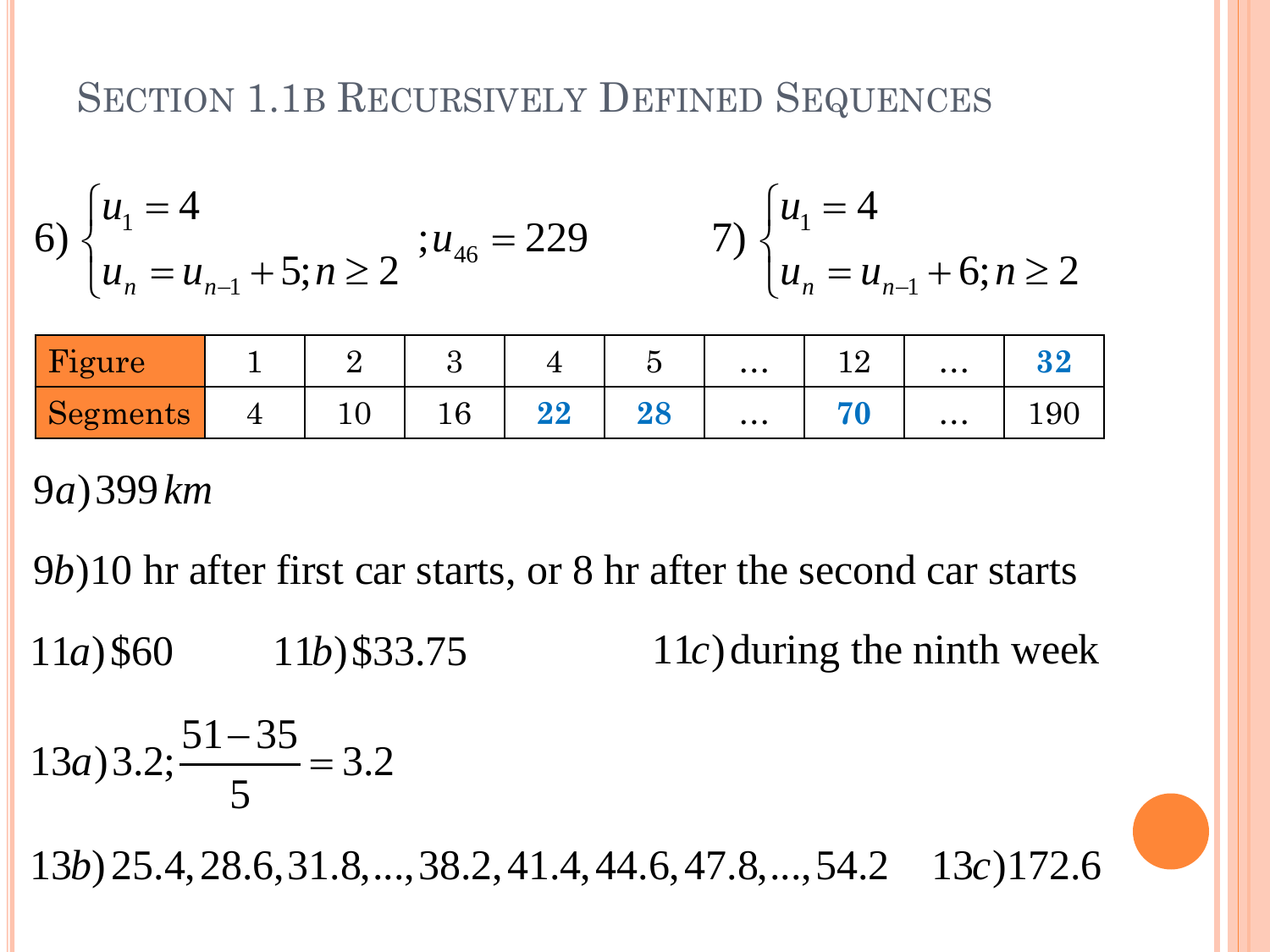#### **SECTION 1.2A MODELING GROWTH AND DECAY**

 $1a)1.5$ ; growth; 50% increase  $1b)0.4$ ; decay; 60% decrease  $1c)1.03$ ; growth; 3% increase 1d) 0.92; decay; 8% decrease  $\begin{cases}\n2a) \begin{cases}\nu_0 = 100 \\
u = 1.5u_0 \text{ in } \geq 1\n\end{cases}; u_{10} \approx 5766.5\n\end{cases}$  $4a)$  ii. decay  $4b$ ) *i*. growth 2b)  $\begin{cases} u_0 = 73.4375 \\ u_n = 0.4u_{n-1}; n \ge 1 \end{cases}$ ;  $u_{10} \approx 0.0077$ 4c) iii. constant 5a)  $x(1+A)$ 2c)  $\begin{cases} u_0 = 80.00 \\ u_n = 1.03u_{n-1}; n \ge 1 \end{cases}$ ;  $u_{10} \approx 107.513$ 2*d*)  $\begin{cases} u_0 = 208.00 \\ u_n = 0.92u_{n-1}; n \ge 1 \end{cases}$ ;  $u_{10} \approx 90.35$ 

3a) 2000, 2100, 2205, 2315.25 3b) 5000, 4250, 3612.5, 3070.625 common ratio =  $0.85$  $3c$ )  $\begin{cases} a_0 = 100 \\ a_n = u_{n-1} (1+0.08); n \ge 1 \end{cases}$ 5b)  $(1-0.18)A$  or 0.82A 5c)  $(1+0.08125)x$  or 1.08125x 5d)  $(2-0.85)u_{n-1}$  or 1.15 $u_{n-1}$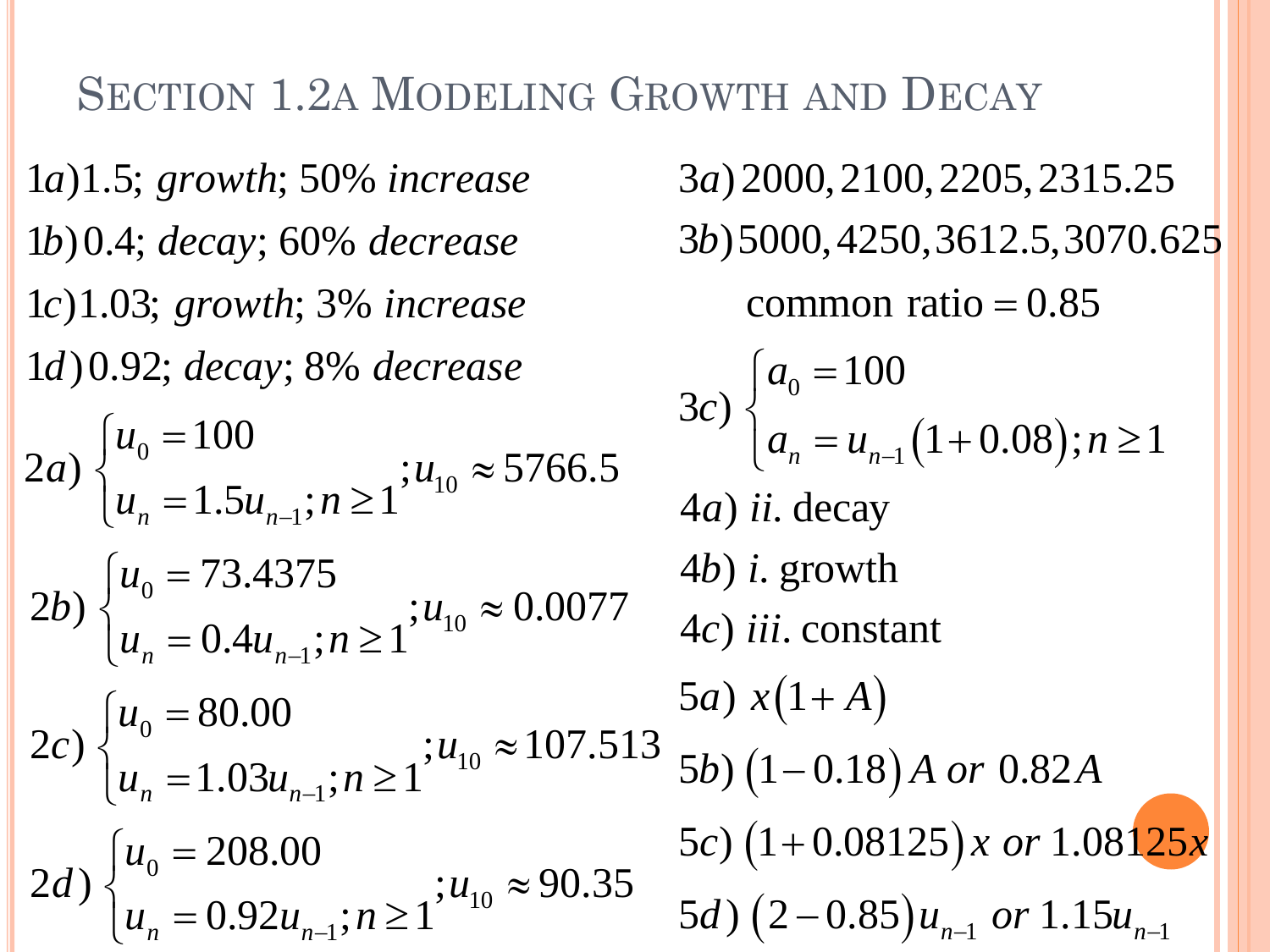**SECTION 1.2B MODELING GROWTH AND DECAY**  $6a)0.8$  $6b)11in$  $6c$ ) 21 bounces; 31 bounces

8) \$250,000 was invested at 2.5% annumal interest in 2008  $u_{2012} \approx $275.953.22$ 

9*a*) next 5 years: 2, 3, 3 (or 4), 4, and 5 9*b*) about 30 employees

 $12a)\frac{65}{120} \approx 0.542\%$   $12b)$ \$502.71  $12c)$ \$533.49  $12d)$ \$584.80

$$
19a) \begin{cases} u_1 = 180 \\ u_n = u_{n-1} - 7; n \ge 2 \end{cases}
$$
  $19b) u_{10} = 117$   $19c) u_{27} = -2$ 

 $20a) x \approx 43.34$   $20b) x = -681.5$   $20c) x \approx 0.853$   $20d) x = 8$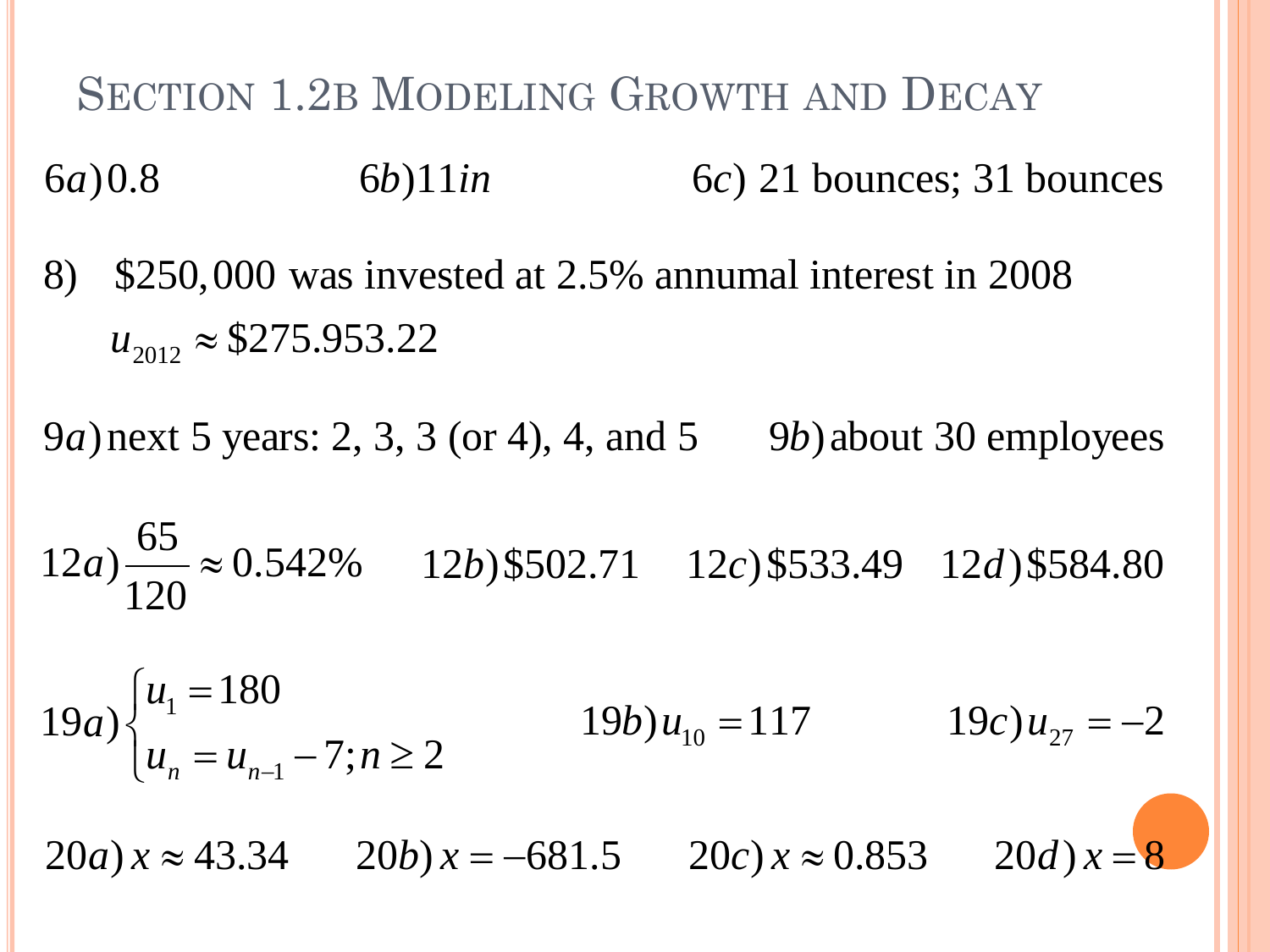**SECTION 1.3A A FIRST LOOK AT LIMITS**  $1a)$  31.2, 45.64, 59.358; shifted geometric, increasing 1b) 776, 753.2, 731.54; shifted geometric, decreasing 1c)  $45,40.5,36.45$ ; geometric, decreasing  $1d)$  40, 40, 40; shifted geometric, neither  $2a) a = 840$   $2b) b = 1200$   $2c) d = 0$   $2d) no solution$  $3c)0$  $3a) 320$   $3b) 320$  $3d)40$  $\left\{ \begin{aligned} u_0 &= 200 \\ u_0 &= 1.08u_{n-1}; n \ge 1 \end{aligned} \right\}$  $(4b)$   $\begin{cases} u_0 = 0 \\ u = 0.5u_{n-1} + 10; n \ge 1 \end{cases}$  $4c$ ) $\begin{cases} u_0 = 400 \\ u_n = (1 + 0.05)u_{n-1} - 20; n \ge 1 \end{cases}$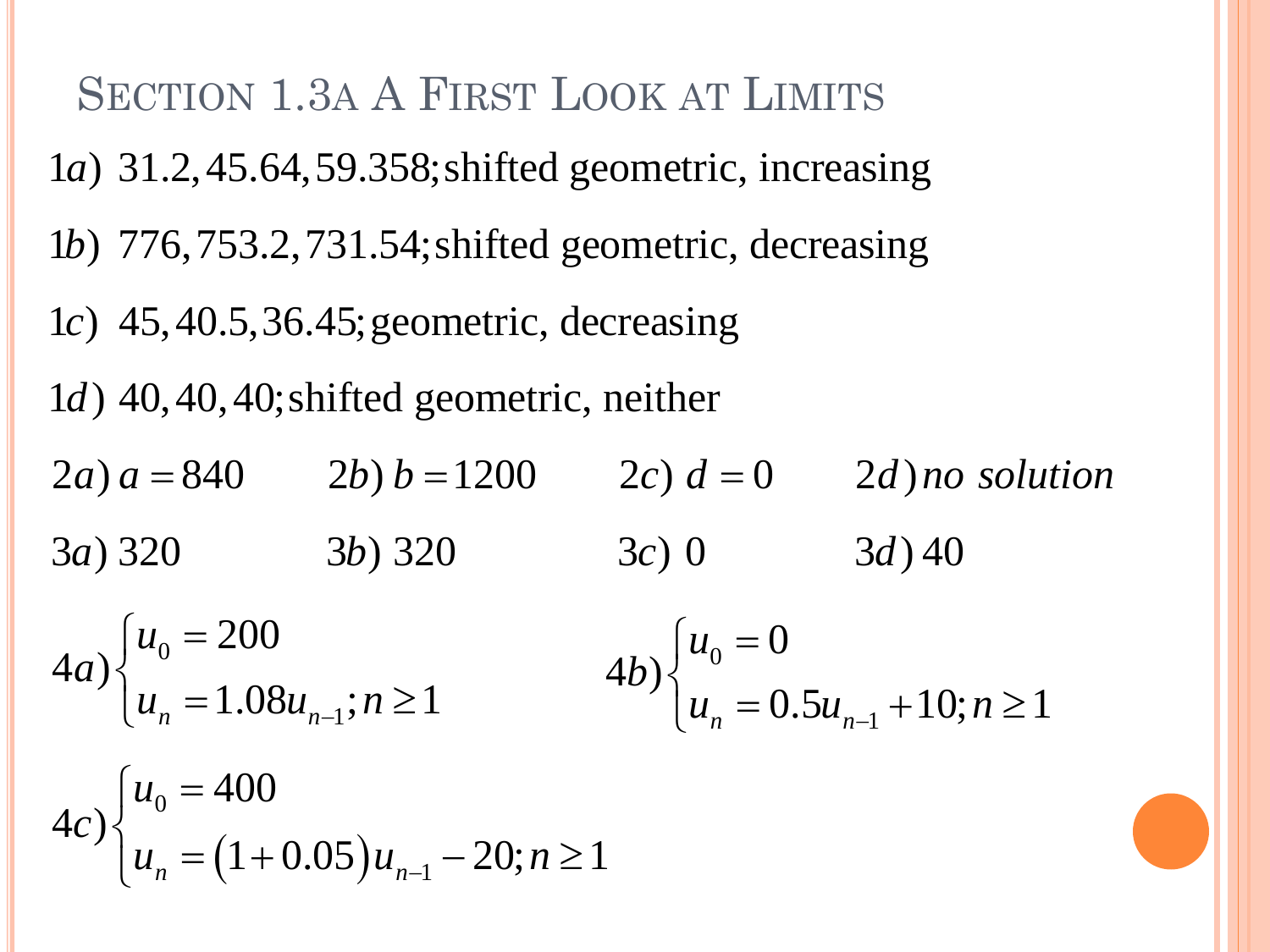SECTION 1.3B A FIRST LOOK AT LIMITS 5*a*) The first day, 300 g of chlorine were added. Each day, 15% disappears, and 30 g are added.

5*b*) It levels off at 200g. 6 ) 24,035.91;24,003.73;23,903.73 *a*

$$
(6b)\n\begin{cases}\na_0 = 24,000 \\
a_n = \left(1 + \frac{0.034}{12}\right)a_{n-1} - 100\n\end{cases}
$$

6c) \$23,871.45,

This is the balance on 2/2/09

6 )\$23,609.96;\$22,789.00 *d*

8 ) 5557 trees *a* 8*b*) 5000 trees. Number of trees sold will be exactly equal to the number planted 8c)  $c = 0.88c + 600$ 8*d*) No change 8e) No change  $(1 - 0.25)$ 0 1  $11 \, days, u_{11} \approx 0.84 \, mg$ 20 9)  $\left\{ u_n = (1 - 0.25) u_n \right\}$ *u*  $u_n = (1 - 0.25) u_{n-1}$  $\left[u_{0}\right]=$  $\left\{ \right.$  $\left\lfloor u_{n}\right\rfloor =\left( 1-\right.$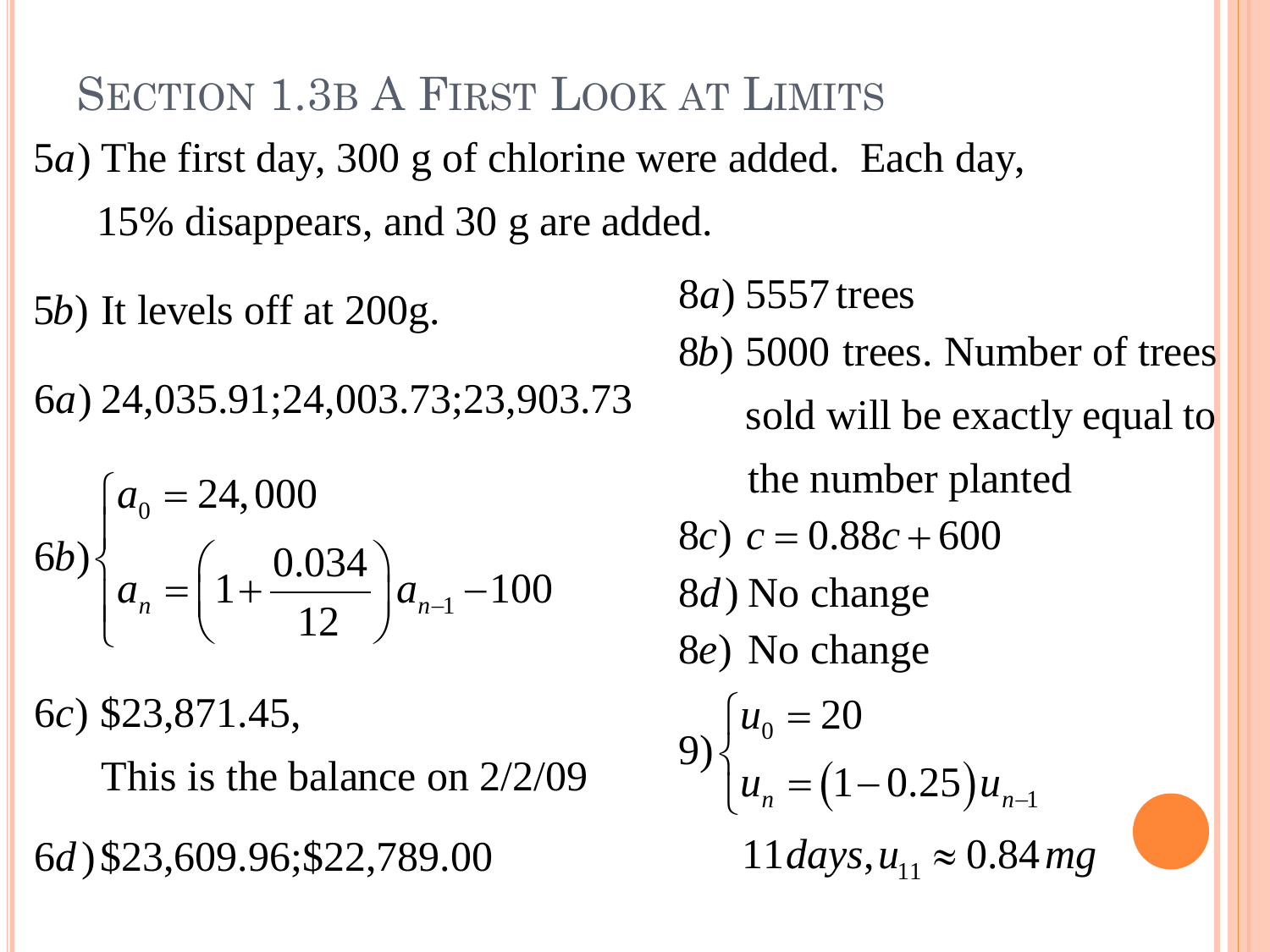## SECTION 1.4A GRAPHING SEQUENCES

*a*) 0 to 9 for *n* and 0 to 16 for  $u_n$ *b*) 0 to 19 for *n* and 0 to 400 for  $u_n$ 1c) 0 to 29 for *n* and  $-178$  to 25 for  $u_{n}$ *d*) 0 to 69 for *n* and 0 to 3037 for  $u_n$ *b*) *iv*, *arithmetic* 2) , *a ii geometric* 2), *c i arithmetic d*) *iii*, geometric *a*) geometric, nonlinear, decreasing *b*) arithmetic, linear, decreasing 3c) geometric, nonlinear, increasing *d*) arithmetic, linear, increasing

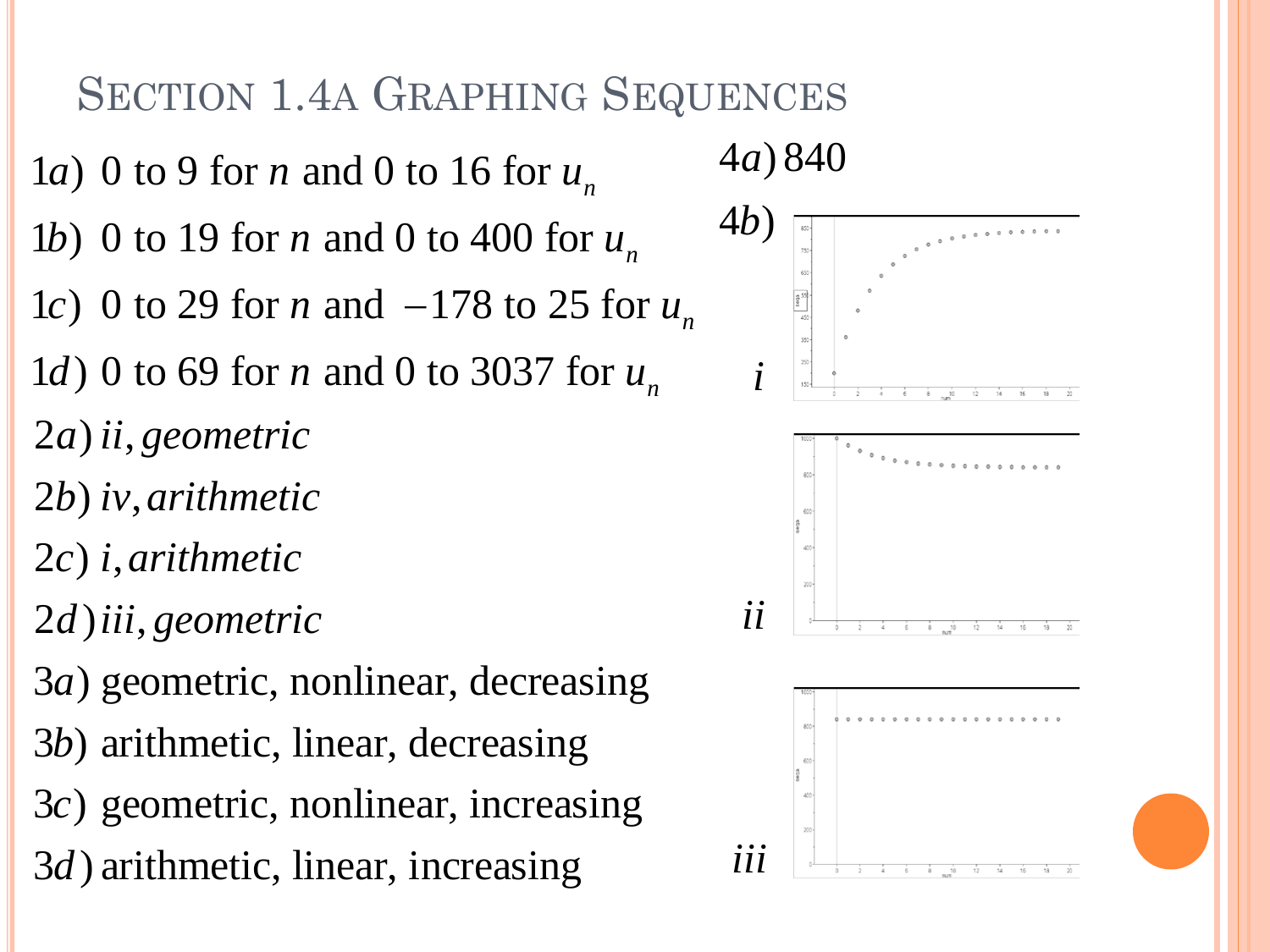## SECTION 1.4B GRAPHING SEQUENCES

- 5*a*) The graph has a nonzero limit, so it must represent a shifted geometric sequence.
- 5*b*) The graph of a nonshifted geometric sequence will increase idefinitely or havea limit of 0
- 5c) The graph of an arithmetic sequence is linear.

$$
6a) \begin{cases} u_0 = 18 \\ u_n = -0.75u_{n-1} \end{cases}
$$
  
6c) 0  
11) *possible* : 
$$
\begin{cases} u_{50} = 40 \\ u_n = u_{n-1} + 4 \end{cases}
$$

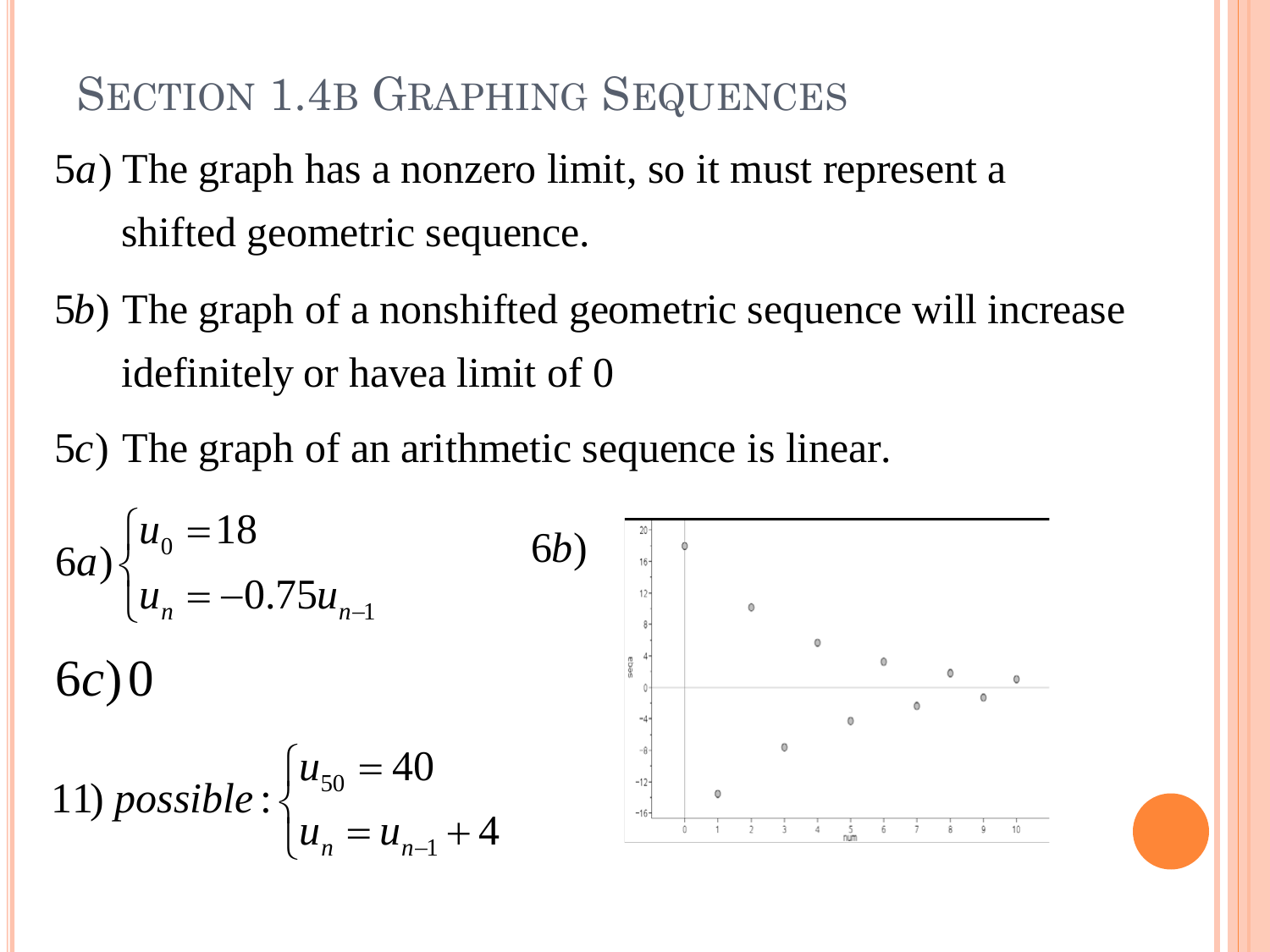#### SECTION 1.5A LOANS AND INVESTMENTS

1*a*) Investment, a deposit is added 1*b*) \$450 *lc*) \$50 *d*) 3.9% *le*) annually (once a year) 2*a*) Loan, a payment is subtracted  $2b)$  \$500  $2c)$  \$25  $2d)$  4%  $2e)$  quarterly (four times a year) 3a) \$130.67 3b) \$157.33 3c) \$184.00 3d) \$210.67 0 1 0  $\left\{ \frac{4d}{u_n} = u_{n-1} \left( 1 + \frac{0.07}{1.2} \right) + 100 \right\}$  $\mu_n - u_{n-1}$  12 *u d*  $u_n = u_{n-1}$  $\left[u_{0}\right]=$  $\overline{\phantom{a}}$  $\left\{ u_n = u_{n-1} \left( 1 + \frac{0.07}{12} \right) + \right\}$ 0 1 8,000  $\left\{ u_n = u_{n-1} \right\} \left( 1 + \frac{0.06}{1} \right) + 500$  $\mu_n - \mu_{n-1}$  1 *u c*  $u_n = u_{n-1}$  $\left[u_{0}\right]=$  $\overline{\phantom{a}}$  $\left\{ u_n = u_{n-1} \left( 1 + \frac{0.06}{4} \right) + \right\}$ 0 1 10,000  $\left\{ u_n = u_{n-1} \right\} \left( 1 + \frac{0.10}{1.2} \right) - 300$  $\sum_{n=1}^n$   $\binom{1}{n}$  12 *u a*  $u_n = u_{n-1}$  $\left\lbrack u_0\right\rbrack$  $\overline{\phantom{a}}$  $\left\{u_n = u_{n-1} \left(1 + \frac{0.10}{12}\right) - \right\}$ 0 1 7,000  $\left\{ \left. u_n = u_{n-1} \right| \left( 1 + \frac{0.1875}{12} \right) - 250 \right\}$  $\sum_{n=1}^{n}$   $\binom{1}{n}$  12 *u b*  $u_n = u_{n-1}$  $\left[u_{0}\right]=$  $\overline{\phantom{a}}$  $\left\{ u_n = u_{n-1} \left( 1 + \frac{0.1875}{12} \right) - \right\}$